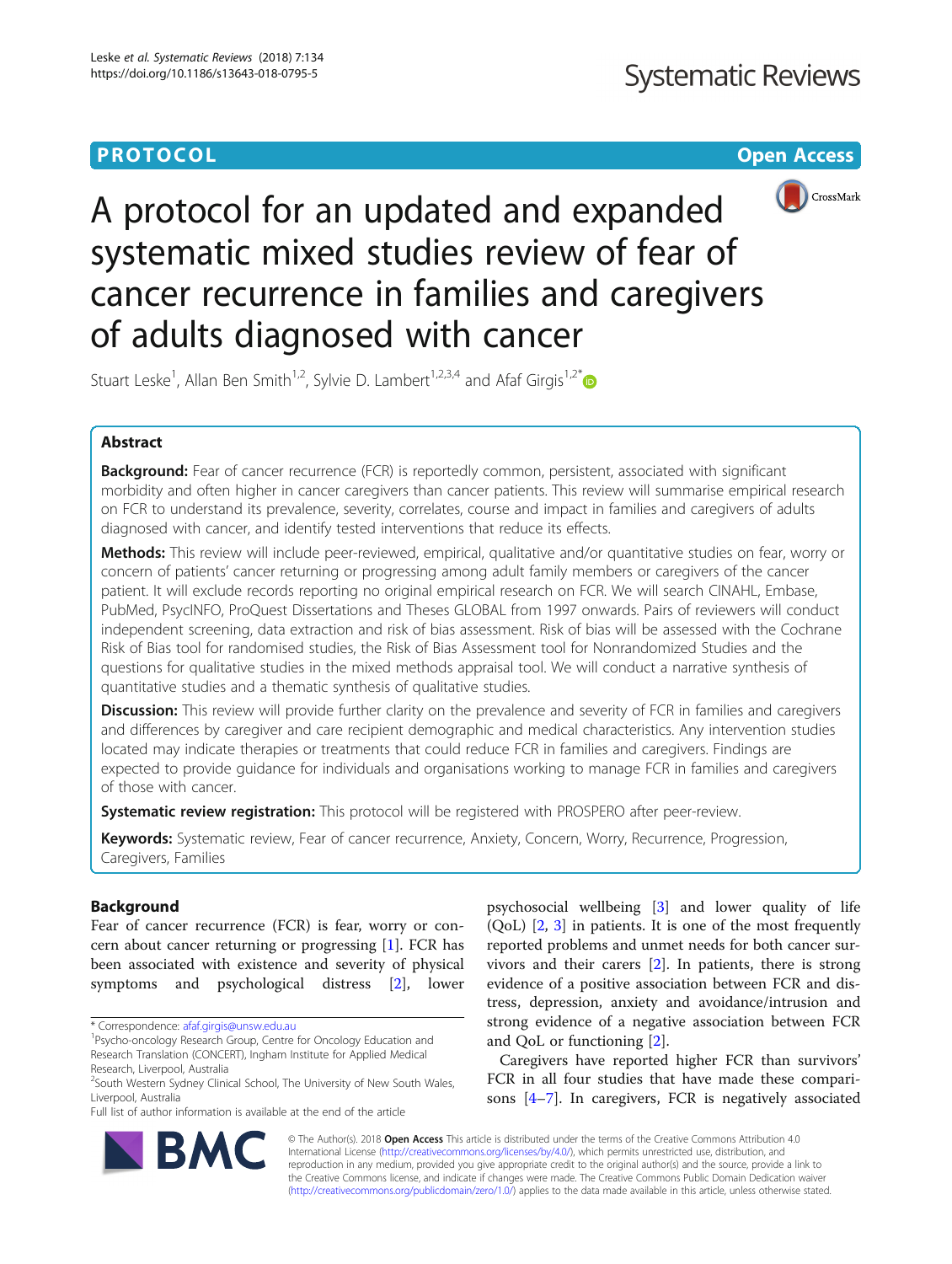with QoL and positively associated with psychological distress [[2\]](#page-10-0). FCR in family members is associated with family QoL 1 to 5 years after cancer treatment ends, contributing significantly to explaining variance in QoL when patient FCR did not [[8\]](#page-10-0). FCR was one of the two most strongly associated variables with family caregivers' QoL in a multivariable model, while cancer survivors' FCR did not uniquely explain family caregivers' QoL [\[6](#page-10-0)]. Associations between FCR and psychological distress are also higher over time in caregivers than the cancer patients they care for [\[4](#page-10-0)]. While substantially fewer studies assess FCR in caregivers compared to cancer patients, caregivers' FCR remains important for short- and long-term adjustment to the illness, psychological and social functioning and overall QoL. There are also no known interventions to reduce FCR conducted with caregivers of cancer patients.

This review is needed as the previous systematic review [[2\]](#page-10-0) of FCR in adult cancer survivors, and their caregivers did not identify why caregivers' FCR was significantly higher than survivors' FCR in all four studies making these comparisons. New studies testing mediators and predictors may provide insights into why caregivers report more FCR. Including qualitative studies may provide a deeper, richer understanding of caregivers' interpretations and experiences of FCR that complements and corroborates quantitative findings. We will include qualitative studies as caregiver samples are excluded [\[9\]](#page-10-0) from the ongoing qualitative meta-synthesis of FCR [\[10\]](#page-10-0).

In terms of interventions, strategies to assist caregivers with high FCR was identified as a priority area in the previous review [[2](#page-10-0)] and a recently published proposal for a comprehensive FCR research program [[11\]](#page-10-0). However, the ongoing review of psychological interventions for FCR in cancer patients [[12](#page-10-0)] excludes caregiver samples [\[13\]](#page-10-0), so we will include experimental studies in our review.

Lastly, we evaluated if the previous review [[2\]](#page-10-0) needed updating according to criteria for updating systematic reviews in a recently published consensus and checklist [[14](#page-10-0)]. An updated review seems necessary because it still addresses a topical research question, there was significant interest in the original review, there have been advances in systematic review methodology since the previous review and there are new studies that might change or strengthen the original review's findings. Including qualitative findings, new quantitative studies and using different review methodology may change or extend the earlier findings.

This review is expected to provide a better understanding of the prevalence and severity of FCR in caregivers and interventions that might reduce it. This will reduce uncertainty in clinical and support service practice and inform policy development in both settings. It will help clinicians to stay abreast of this literature and summarise research for cancer survivors, their families

and caregivers. For researchers, this review will guide future research efforts to address identified gaps; develop, try, and evaluate new interventions and translate effective interventions into practice.

The primary audiences for the review are clinicians, researchers and support staff and services who support families and caregivers of people with cancer. This review has the perspective of clinical and support-service decision-making around managing FCR in families and caregivers.

This systematic review will summarise what is known from existing research on FCR in adult families and caregivers of adults with cancer. There are five main review questions, all concerning families and caregivers:

- 1. What is the prevalence and severity of FCR among family members and caregivers?
- 2. What variables correlate with family members' and caregivers' FCR (i.e. antecedents, mediators, moderators and outcomes)?
- 3. What is the course of family members' and caregivers' FCR over time?
- 4. How does FCR impact families' and caregivers' outcomes and adjustment to illness?
- 5. What impact do interventions have on reducing FCR and its outcomes?

### Methods

We developed this review methodology according to Cochrane Collaboration (CC) [[15](#page-10-0)] and Centre for Reviews and Dissemination (CRD) guidance [[16](#page-10-0)]. We report this protocol according to the preferred reporting items for systematic review and meta-analysis protocols (PRISMA-P) elaboration and explanation paper [[17](#page-10-0)] (see Additional files [1](#page-9-0) and [2;](#page-9-0) populated PRISMA-P and PRISMA Abstract checklists respectively).

## Eligibility criteria

Empirical studies presenting original data will be eligible. We will exclude commentaries, debates, editorials, guidelines, letters, opinions, responses and reviews, except when they report original and empirical data [\[18](#page-10-0)]. While not including them, we will examine conference abstracts to locate corresponding journal articles. Records must be peer-reviewed and published in writing, either internally or externally to authors' institutions.

Studies will need to sample adult (i.e. aged  $\geq$  18) family members or adult caregivers of adults with cancer. We have excluded families and caregivers of children or adolescents with cancer, as they are a developmentally distinct group and the caregiver-care recipient relationship is likely to be very different.

Eligible studies will need to report results relating to FCR, excluding studies focusing solely on general or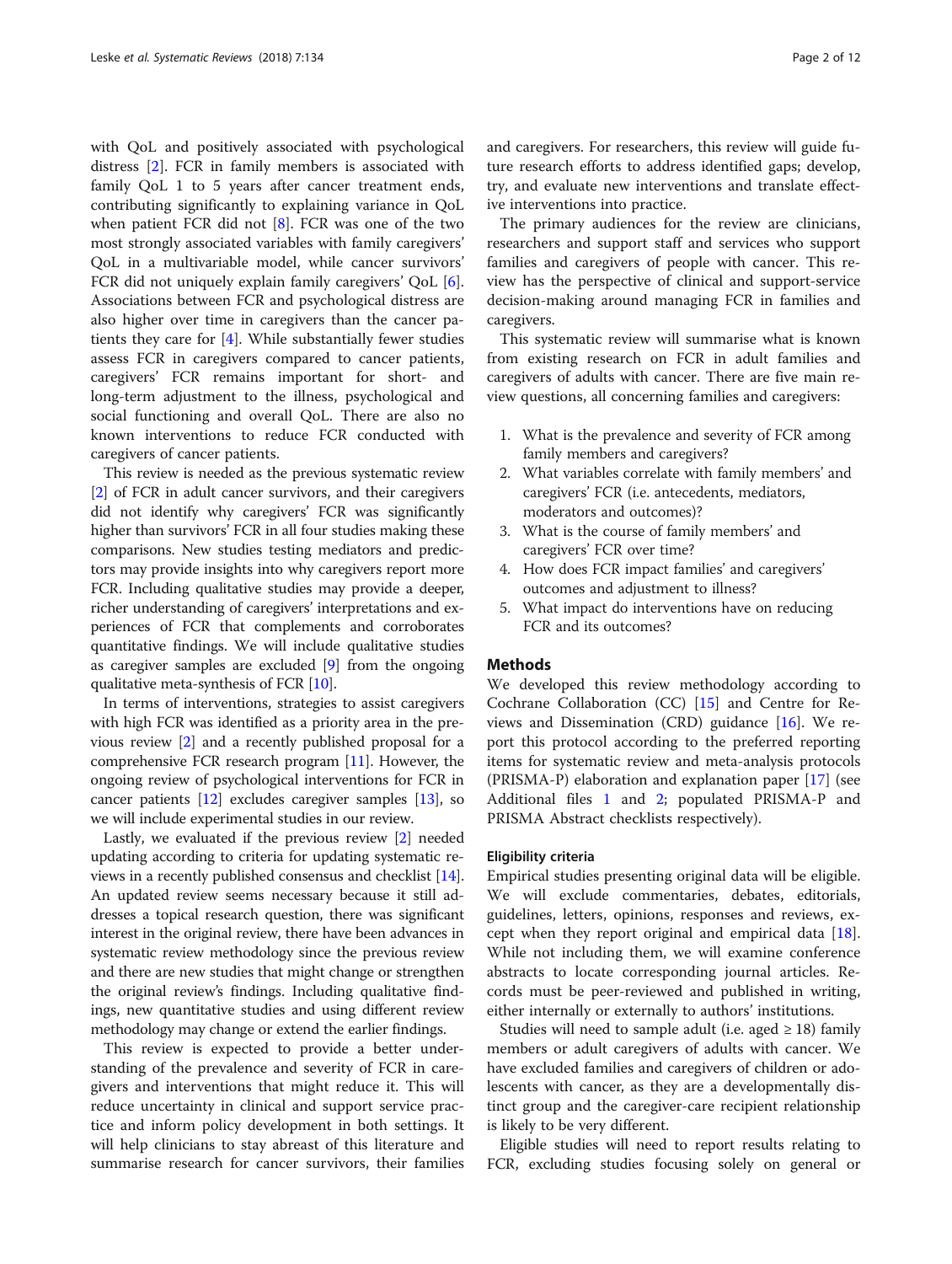specific mental health symptoms or disorders unrelated to FCR. There are no restrictions on types of interventions, comparisons, contexts, settings, duration of studies or outcomes, so long as they co-occur with FCR assessment.

We will exclude studies in languages other than English or French, but list potentially relevant records in other languages in the appendix. Although the searches of the previous review occurred in December 2011 [\[2](#page-10-0)], the current review has wider scope by including qualitative studies and using additional search terms and strategies, so will overlap with the search period of the previous review by considering records published from 1997 onwards. This period is selected as the early seminal work on FCR which [[19\]](#page-10-0) was published in 1997.

This review will include both observational and experimental designs that collect quantitative or qualitative data or a mixture of both. There are no restrictions on study design, as we expect limited literature.

#### Information sources and search strategy

Stuart Leske (SLe) will develop, pilot and will carry out the search strategy based on previous experience designing and revising search terms and strategies in four systematic reviews and CC [\[15](#page-10-0)] and CRD [\[16\]](#page-10-0) guidance. SLe will refine the search strategies before piloting with all other authors who are content experts in FCR and an academic services librarian for medicine.

The review will search for records indexed in CINAHL, Embase, PubMed and PsycINFO. Table [1](#page-3-0) lists the keywords that we will use to search these databases. Keywords refer to information about the population (e.g. famil<sup>\*</sup> and caregiver<sup>\*</sup>), combined with FCR terms (e.g. fear\* and worr\*), recurrence terms (e.g. recur\* and reoccur\*) and cancer terms (e.g. cancer\* and neoplasm\*).

One author will search for grey literature (see Table [2](#page-5-0)) through Google (restricted to pdfs and word documents), Open Grey and WorldCat. One author will retrieve clinical trial protocols from 17 registries on the World Health Organization (WHO) International Clinical Trials Registry Platform. We will review conference abstracts from six major psycho-oncology conferences to cross-check for studies not have been located in other searches.

One author will examine the reference lists of included studies or relevant reviews identified from the searches. Authors of included studies will be emailed to enquire about unpublished research. After screening concludes, a bibliography of included records will be circulated to the systematic review team and the Fear of Cancer Recurrence Special Interest Group of the International Psycho-Oncology Society for review to identify any studies that have been missed. This search has time and financial constraints, resource constraints as librarians have limited scope to be involved, and language constraints.

# Study records

We will export study records from the databases into the Systematic Review Assistant-Deduplication Module (SRA-DM) [[20](#page-10-0)] developed by the Centre for Research in Evidence-Based Practice at Bond University. The SRA-DM had superior sensitivity (84%) and specificity (100%) to EndNote's deduplication function (sensitivity 51%, specificity 99.8%) in a recent deduplication of 1988 citations [\[20](#page-10-0)].

We will then export records to Covidence systematic review software [[21\]](#page-10-0) to enable screening of titles and abstracts and then full-text records by pairs of reviewers. The research team will develop and test screening questions based on eligibility criteria in Covidence, then conduct a calibration exercise on a random sample of 20 records to pilot and refine the questions before formal screening begins.

Full-text records will be retrieved and uploaded to the associated citations in Covidence. To avoid double-counting multiple reports from the same study as multiple studies, data extractors will compare author names, measurement of FCR and other outcomes, sample sizes and study settings. Where inconsistencies in multiple reports from the same study are apparent and unresolved among the research team, a review author will contact study authors to clarify information. Allan 'Ben' Smith (ABS) will have overall responsibility for data management.

Pairs of reviewers will independently screen titles and abstracts and then full-text records of records reaching the second stage of screening. We will be over-inclusive at the first stage and include all reports appearing to meet the inclusion criteria or those where eligibility is uncertain. We will seek further information from study authors if necessary to confirm eligibility at the second stage of screening. Reasons for exclusion will be recorded only at the second stage of screening. Pairs will resolve discrepancies via consensus and discuss unresolved discrepancies with a third researcher. Reviewers will not be blinded to the study authors, institutions or journals of the records they screen. We will calculate inter-rater reliability (Cohen's kappa) for each screening stage and report this in the full review.

We will pilot a data extraction form with detailed instructions in Microsoft Word on a subsample of included papers to assess the efficiency of the form and the accuracy and consistency of extractors. The draft forms for experimental and observational studies are attached as Additional files [3](#page-9-0) and [4](#page-9-0) respectively.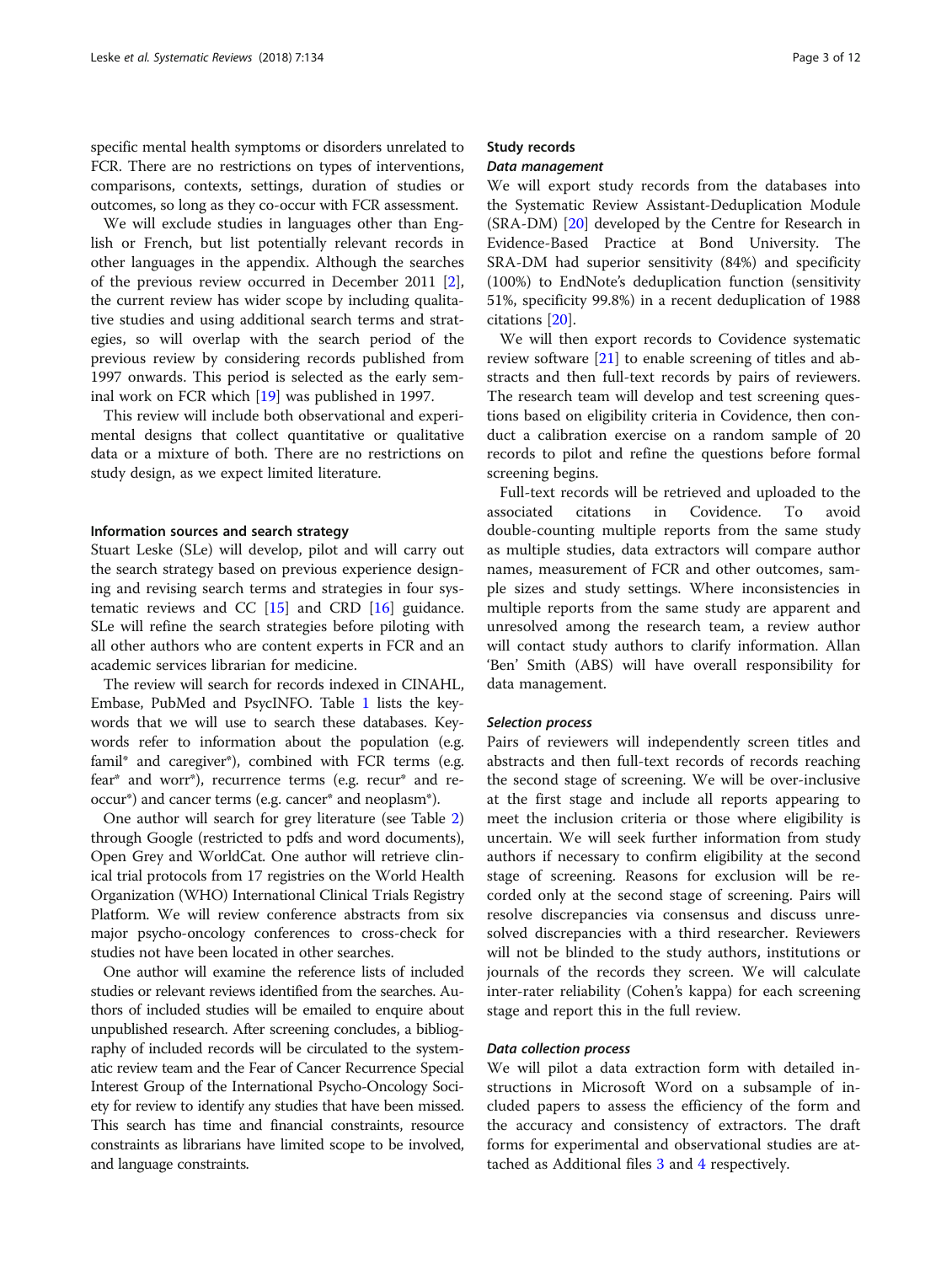<span id="page-3-0"></span>

|                                                                  | Table 1 Complete search strategy for all electronic bibliographic databases<br>1) AND<br>Population terms (search                                                                                                                                                                                                                                     | FCR terms (search 2) AND                                                                                                                                     | Recurrence terms (search 3) AND                                                                                                                                                                                                                                                                                                                     | Cancer terms (search 4)                                                                                                                                                                                                                                                                                                                                                                                                                                                  |
|------------------------------------------------------------------|-------------------------------------------------------------------------------------------------------------------------------------------------------------------------------------------------------------------------------------------------------------------------------------------------------------------------------------------------------|--------------------------------------------------------------------------------------------------------------------------------------------------------------|-----------------------------------------------------------------------------------------------------------------------------------------------------------------------------------------------------------------------------------------------------------------------------------------------------------------------------------------------------|--------------------------------------------------------------------------------------------------------------------------------------------------------------------------------------------------------------------------------------------------------------------------------------------------------------------------------------------------------------------------------------------------------------------------------------------------------------------------|
| searches below<br>are intended<br>Terms that<br>to capture       | spouses, spousal, dyad,<br>dyads, dyadic, partner,<br>caregiver, caregivers,<br>caregiver, caregivers,<br>caregiving, spouse,<br>couples, coupled<br>partners, couple,<br>Family, families,                                                                                                                                                           | worries, worried<br>Afraid, anxiety,<br>anxieties, fear,<br>feared, worry,<br>fears, fearing,<br>worrying,                                                   | Recur, recurs, recurrence<br>progression, progressed,<br>reoccurring, reoccurred,<br>reoccurs, reoccurrence,<br>progressing, coming<br>returned, returning,<br>relapsing, progress,<br>recurring, recurred,<br>relapse, relapsed,<br>return, returns.<br>back, reoccur,                                                                             | tumour, tumours<br>Cancer, cancers,<br>umor, tumors,                                                                                                                                                                                                                                                                                                                                                                                                                     |
| CINAHL via<br><b>EBSCOhost</b><br>Database                       | caregiver* or caregiver*<br>or partner* or couple*<br>Title/abstract/subject<br>searches: Famil* OR<br>or spous* or dyad*<br>CINAHL Headings:<br>(MH 'Family+') OR<br>(MH 'Caregivers')<br>ă                                                                                                                                                          | Title/abstract/subject<br>or anxiet* or fear*<br>CINAHL Headings:<br>searches: afraid<br>(MH 'Fear+')<br>or worr*<br>E                                       | CINAHL Headings: (MH<br>searches: coming back<br>or progress* or recur*<br>or relaps* or reoccur*<br>Disease Progression <sup>)</sup><br>OR (MH 'Recurrence')<br>or return* or spread*<br>Title/abstract/subject<br>g                                                                                                                               | or tumor <sup>*</sup> or tumour <sup>*</sup><br>Title/abstract/subject<br>(MH 'Neoplasms+')<br>CINAHL Headings:<br>searches: Cancer*<br>$\widetilde{\mathcal{E}}$                                                                                                                                                                                                                                                                                                        |
| EMBASE via<br>Ovid                                               | caregiver burden/ or exp.<br>caregiver strain index/or<br>caregiver* or caregiver*<br>Emtree: exp. family/ or<br>exp. caregiver/ or exp.<br>Title/abstract/keyword<br>or partner* or couple*<br>support/or exp. dyad/<br>searches: Famil* OR<br>or spous* or dyad*<br>exp. caregiver<br>g                                                             | anxiet* or fear* or worr*<br>Title/abstract/keyword<br>searches: afraid or<br>Emtree: exp. fear/<br>g                                                        | exp. progression free survival/<br>or exp. recurrent disease/ or<br>or exp. tumor regression/or<br>regression/ or exp. relapse/<br>recurrence/ or exp. cancer<br>exp. tumor recurrence/<br>searches: coming back<br>Title/abstract/keyword<br>or progress* or recur*<br>or relaps* or reoccur*<br>or return* or spread*<br>Emtree: exp. cancer<br>g | Emtree: exp. neoplasm/<br>Title/abstract/keyword<br>or tumor <sup>*</sup> or tumour <sup>*</sup><br>searches: Cancer*<br>$\widetilde{\sigma}$                                                                                                                                                                                                                                                                                                                            |
| Theses - GLOBAL<br>Dissertations and<br>via ProQuest<br>ProQuest | 'single family' OR 'partners'<br>studies' OR 'couples'<br>OR 'domestic partners')<br>OR 'individual & family<br>Exact('families & family<br>life' OR 'caregivers' OR<br>or partner* or couple*<br>Title/abstract/index<br>Subject searches:<br>OR caregiver* or<br>spous* or dyad*<br>searches: Famil*<br>term (keyword)<br>caregiver* or<br>$\infty$ | Title/abstract/index term<br>(keyword) searches:<br>Subject searches:<br>or fear* or worr*<br>afraid or anxiet*<br>Exact('worry' OR<br>fear & phobias')<br>g | searches: coming back<br>or progress* or recur*<br>or relaps* or reoccur*<br>or return* or spread*<br>Title/abstract/index<br>Subject searches:<br>Exact('progress')<br>term (keyword)<br>g                                                                                                                                                         | OR 'genital cancers' OR<br>OR 'esophageal cancer'<br>or tumor <sup>*</sup> or tumour <sup>*</sup><br>OR 'colorectal cancer'<br>OR 'cervical cancer'<br>Title/abstract/index<br>OR 'fear & phobias'<br>OR 'breast cancer'<br>OR 'brain cancer'<br>OR 'brain cancer'<br>'kidney cancer' OR<br>OR 'ovarian cancer'<br>OR 'uterine cancer'<br>Exact('skin cancer'<br>searches: Cancer*<br>'testicular cancer'<br>Subject searches:<br>lung cancer' OR<br>term (keyword)<br>g |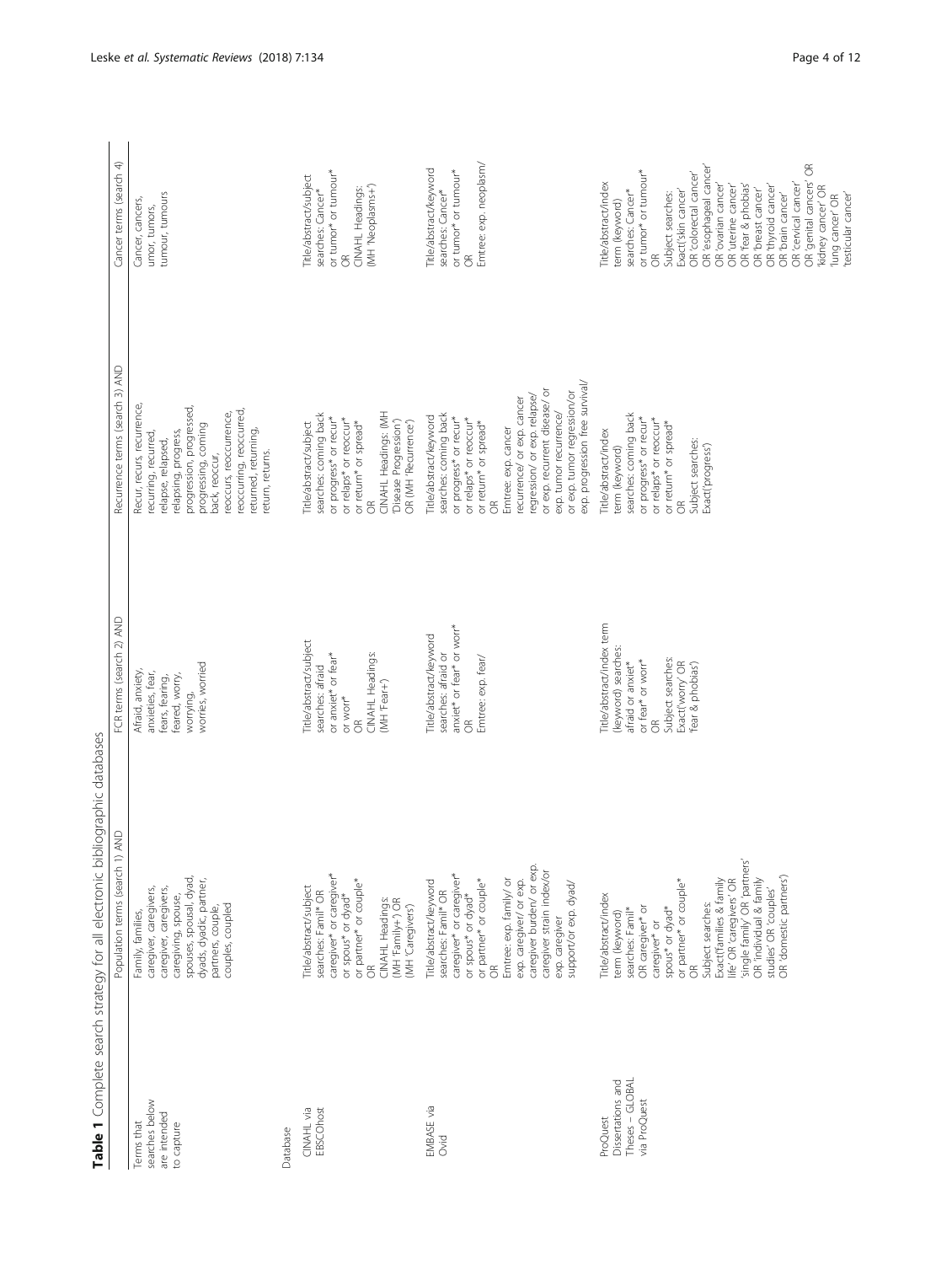|                                               | <b>AND</b><br>Population terms (search 1)                                                                                                                                                                                                               | FCR terms (search 2) AND                                                                                                                          | Recurrence terms (search 3) AND                                                                                                                                                                                                                                                            | Cancer terms (search 4)                                                                                                                                                                       |
|-----------------------------------------------|---------------------------------------------------------------------------------------------------------------------------------------------------------------------------------------------------------------------------------------------------------|---------------------------------------------------------------------------------------------------------------------------------------------------|--------------------------------------------------------------------------------------------------------------------------------------------------------------------------------------------------------------------------------------------------------------------------------------------|-----------------------------------------------------------------------------------------------------------------------------------------------------------------------------------------------|
|                                               |                                                                                                                                                                                                                                                         |                                                                                                                                                   |                                                                                                                                                                                                                                                                                            | OR 'head & neck cancer'<br>cancer' OR 'oral cancer'<br>OR 'pancreatic cancer<br>cancer' OR 'progress'<br>OR 'cancer' OR 'liver<br>OR 'prostate cancer'<br>OR 'bone cancer'<br>OR 'endometrial |
| PsycINFO via Ovid                             | or caregiver* or spous*<br>or dyad* or partner* or couple*<br>searches: Famil* OR caregiver*<br>Title/abstract/key concepts<br>or exp. Caregivers/ or exp.<br>Caregiver Burden/or<br>or exp. family members/<br>Subjects: exp. FAMILY/<br>exp. couples/ | or anxiet* or fear* or worr*<br>Title/abstract/key concepts<br>fear/or exp. anxiety<br>searches: afraid<br>Subjects: exp.<br>$\widetilde{\sigma}$ | coming back or progress*<br>or reoccur <sup>*</sup> or return*<br>or recur <sup>*</sup> or relaps <sup>*</sup><br>relapse (disorders)'/<br>concepts searches:<br>Title/abstract/key<br>Subjects: exp.<br>or spread*                                                                        | searches: Cancer* or tumor*<br>Title/abstract/key concepts<br>Subjects: exp. neoplasms/<br>or tumour*                                                                                         |
| National Library<br>PubMed via<br>of Medicine | or partner* or couple*<br>Title/abstract searches:<br>OR 'Caregivers'[Mesh]<br>Famil* OR caregiver*<br>spous* or dyad*<br>or caregiver* or<br>Family <sup>[Mesh]</sup><br>MeSH terms:                                                                   | Title/abstract searches:<br>OR 'Anxiety' [Mesh]<br>or fear* or worr*<br>afraid or anxi*<br>MeSH terms:<br>'Fear'[Mesh]<br>$\frac{1}{\sqrt{2}}$    | OR 'Disease-Free Survival'[Mesh]<br>Disease Progression'[Mesh]<br>coming back or progress*<br>Title/abstract searches:<br>Recurrence <sup>r</sup> [Mesh] OR<br>or recur <sup>*</sup> or relaps* or<br>reoccur <sup>*</sup> or return <sup>*</sup><br>MeSH terms:<br>or spread*<br>$\delta$ | Title/abstract searches:<br>Cancer <sup>*</sup> or tumor <sup>*</sup><br>Neoplasms'[Mesh]<br>MeSH terms:<br>or tumour*<br>g                                                                   |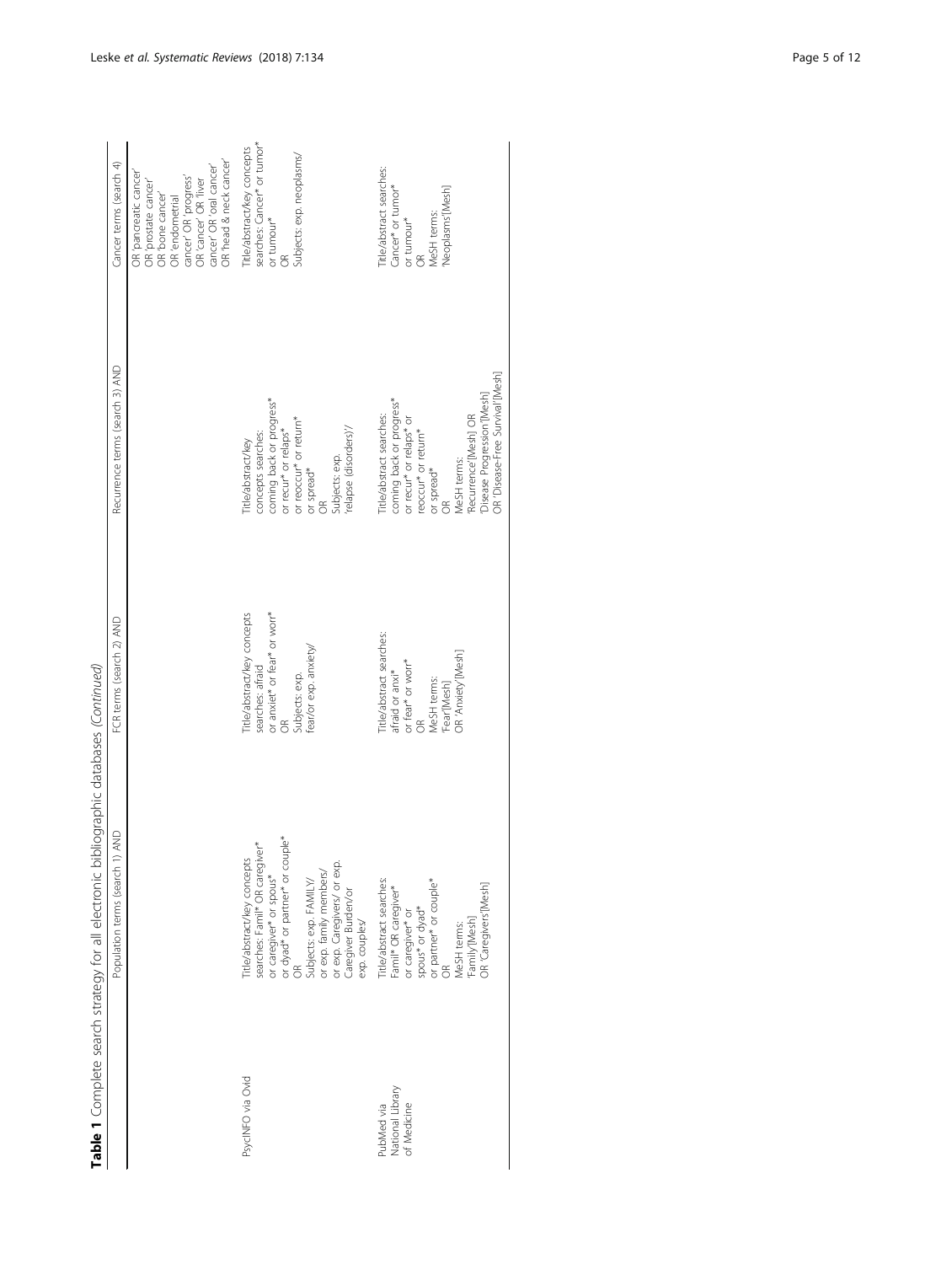<span id="page-5-0"></span>

| Table 2 Sources searched to retrieve grey literature<br>Type of grey literature | body and conference name<br>Organising                                       | Search strategy and outlet                                                                  | Years                 |
|---------------------------------------------------------------------------------|------------------------------------------------------------------------------|---------------------------------------------------------------------------------------------|-----------------------|
| Conference abstracts                                                            | Society World Cancer Congress<br>Psycho-Oncology<br>International            | Psycho-Oncology (journal)<br>Review supplementary<br>issues of                              | 2008 onwards          |
|                                                                                 | American Psychosocial<br>Annual Conference<br>Oncology Society               | Psycho-Oncology (journal)<br>Review supplementary<br>issues of                              | 2009 onwards          |
|                                                                                 | Oncology Society<br>Annual Conference<br>British Psychosocial                | Psycho-Oncology (journal)<br>Review supplementary<br>issues of                              | 1997, 2010, 2012-2017 |
|                                                                                 | Clinical Oncology Society<br>of Australia Annual<br>Scientific Meeting       | Clinical Oncology (journal)<br>Review supplementary<br>issues of Asia-Pacific<br>Journal of | 2005 onwards          |
|                                                                                 | Psycho-Social Oncology<br>New Zealand conferences                            | ndex.php?page=conferences<br>Review organisation<br>http://ponz.org.nz/<br>website:         | 2008 onwards          |
|                                                                                 | Multinational Association<br>Cancer Annual Meetings<br>of Supportive Care in | Care in Cancer (journal)<br>Review supplementary<br>issues of Supportive                    | 2012 onwards          |
| Clinical trials                                                                 | Australian New Zealand<br>Registry (ANZCTR)<br>Clinical Trials               | http://apps.who.int/trialsearch/<br>Keyword search on WHO<br>search portal:                 | 1997 onwards          |
|                                                                                 | Brazilian Clinical Trials<br>Registry (ReBec)                                |                                                                                             |                       |
|                                                                                 | Chinese Clinical Trial<br>Register (ChiCTR)                                  |                                                                                             |                       |
|                                                                                 | (CRIS), Republic of Korea<br>Clinical Research<br>Information Service        |                                                                                             |                       |
|                                                                                 | ClinicalTrials.gov                                                           |                                                                                             |                       |
|                                                                                 | Clinical Trials Registry -<br>India (CTRI)                                   |                                                                                             |                       |
|                                                                                 | Cuban Public Registry<br>of Clinical Trials (RPCEC)                          |                                                                                             |                       |
|                                                                                 | Register (EU-CTR)<br>EU Clinical Trials                                      |                                                                                             |                       |
|                                                                                 | German Clinical Trials<br>Register (DRKS)                                    |                                                                                             |                       |

Register (DRKS) Iranian Registry of Clinical Trials (IRCT) ISRCTN.org

Iranian Registry of<br>Clinical Trials (IRCT)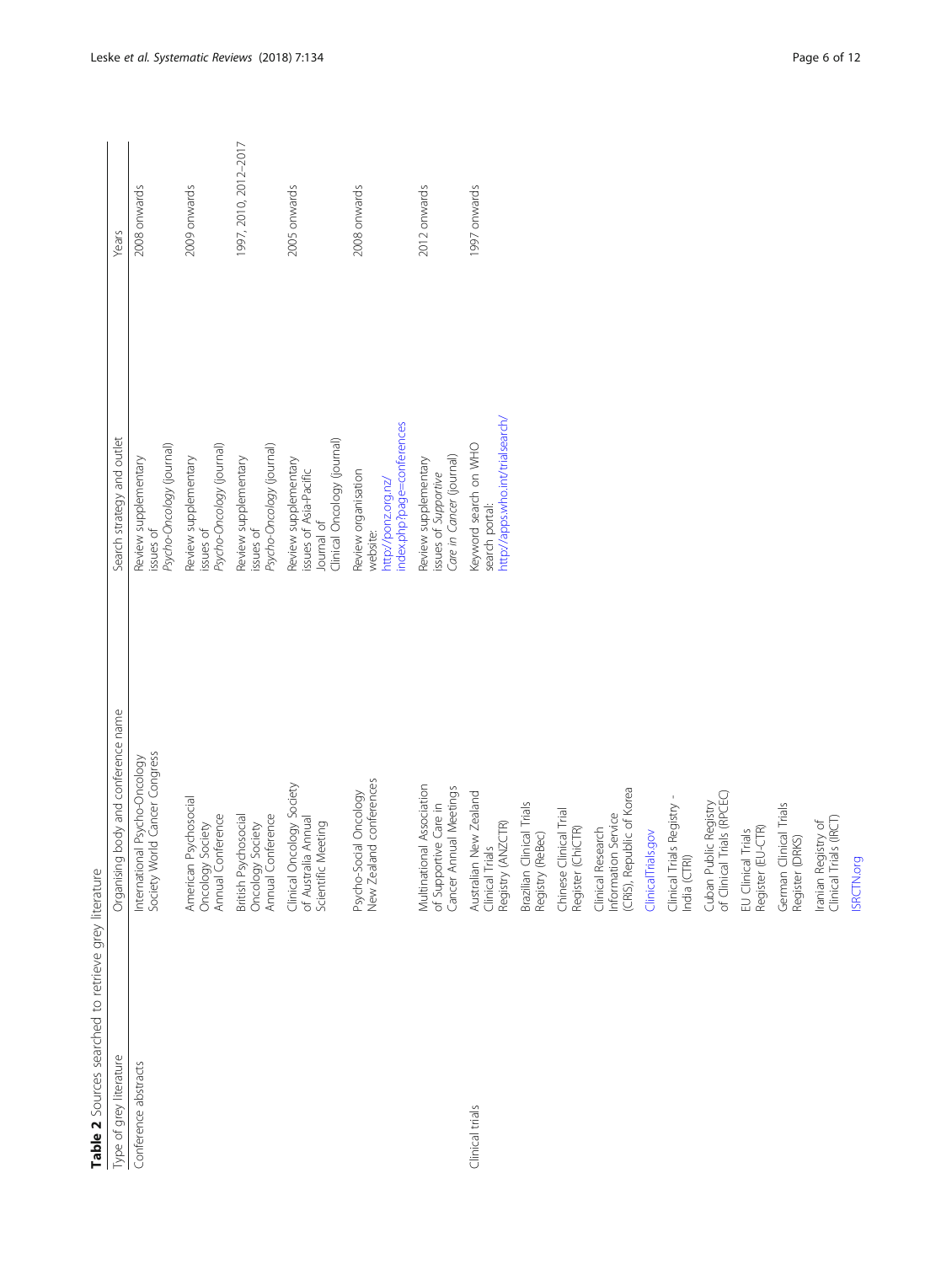| Table 2 Sources searched to retrieve grey literature (Continued)                                      |                                                                          |                                                                                                                            |              |
|-------------------------------------------------------------------------------------------------------|--------------------------------------------------------------------------|----------------------------------------------------------------------------------------------------------------------------|--------------|
| Type of grey literature                                                                               | Organising body and conference name                                      | Search strategy and outlet                                                                                                 | Years        |
|                                                                                                       | Japan Primary Registries<br>Network (JPRN)                               |                                                                                                                            |              |
|                                                                                                       | Pan African Clinical<br>Trial Registry (PACTR)                           |                                                                                                                            |              |
|                                                                                                       | Peruvian Clinical Trials<br>Registry (REPEC)                             |                                                                                                                            |              |
|                                                                                                       | Sri Lanka Clinical<br>Trials Registry (SLCTR)                            |                                                                                                                            |              |
|                                                                                                       | Thai Clinical Trials<br>Register (TCTR)                                  |                                                                                                                            |              |
|                                                                                                       | The Netherlands National<br>Trial Register (NTR)                         |                                                                                                                            |              |
| technical or research<br>dissertations, some<br>reports, doctoral<br>European grey<br>literature e.g. | Open Grey - System for<br>Information on Grey<br>Europe<br>Literature in | Keyword search on<br>www.opengrey.eu/<br>website: http://                                                                  | 1997 onwards |
| official publications<br>papers, some<br>conference                                                   |                                                                          |                                                                                                                            |              |
| All grey literature types                                                                             | Google search                                                            | restricted to PDF documents<br>Keyword search on website,<br>domains: https://www.<br>or .org and/or.gov<br>google.com.au/ | 1997 onwards |
| All grey literature types                                                                             | WorldCat                                                                 | worldcat.org/advancedsearch<br>Keyword, subject and<br>page: http://www.<br>title searches on<br>advanced search           | 1997 onwards |
| services research and<br>urban health topics<br>literature in health<br>All types of grey<br>selected | The Grey Literature Report                                               | on website: http://greylit.org/<br>Keyword and MeSH<br>term searching                                                      | 1997-2016    |
| All grey literature types                                                                             | GreyNet International<br>The Grey Literature<br>Network Service –        | website: http://greyguide.isti.cnr.it/<br>Keyword search on                                                                | 1997 onwards |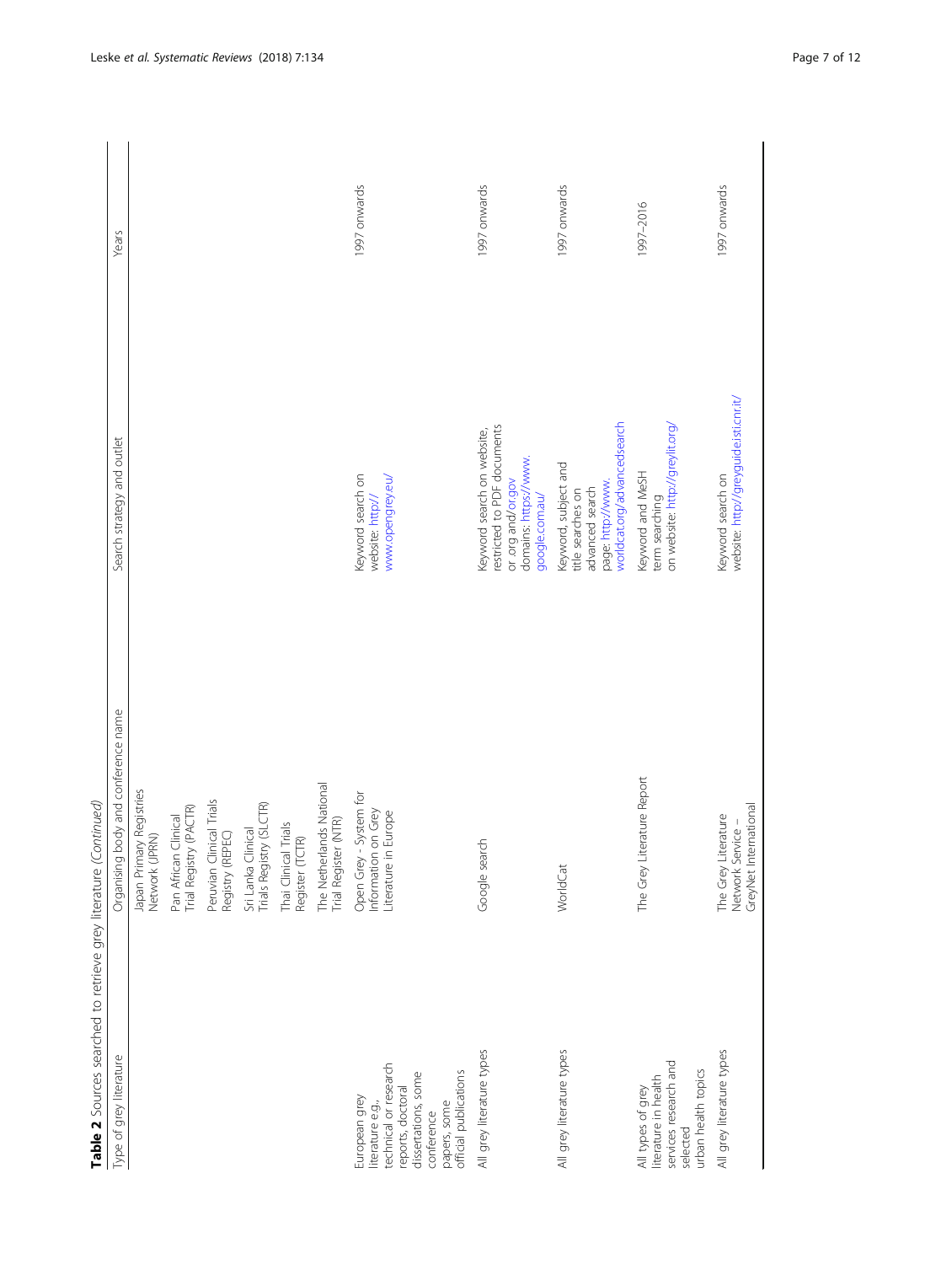The form is based on the Cochrane Handbook's Checklist of items to consider in data collection or data extraction (Table 7.3.a in Version 5.1.0 of the Cochrane Handbook) and the Example information requirements for data extraction, Box 1.4, in the Centre for Reviews and Dissemination's guidance for undertaking reviews in healthcare [\[16](#page-10-0)]. Data items added or removed after protocol development and review initiation will be documented in amendments and the completed review per the process described in the discussion section.

Reasonable assumptions made when extracting data (e.g. 'adults' mostly refers to individuals aged  $\geq$  18) will be mentioned in the full review. One reviewer will contact study authors via email (with a maximum of three email attempts) to obtain and confirm missing or unclear information, if needed. We will note this data as sought and/or received in the data extraction tables. Where authors are uncontactable and apparent discrepancies between reports exist, we will use the report with better methodological quality.

#### Data items

For source identification, we will assign study, report and extractor identification details to each record. We will also include the type of publication (e.g. journal article and conference abstract) and the country of origin.

For methodology, we will note theories underpinning studies. For methods, we will include the study design, assessment/follow-up details (length, number and time points) where applicable and study setting (e.g. hospital and supportive care institution). In all studies, we will note the sampling strategy and data collection method (e.g. survey and interview).

For participant characteristics, we will record the sample subgroups as defined by study authors, total number of families and/or caregivers, their relationship to the patient and caregiving status (e.g. primary, secondary, sole and dual), inclusion and exclusion criteria in studies if any, and their age, sex, co-morbidities, socio-demographics and ethnicity. We will also note the type and stage of the care recipient's cancer.

For intervention characteristics, we will record the total number of intervention groups, the specific type and sub-type of intervention, intervention components, any reported integrity or fidelity of the intervention, co-interventions, the intervention setting and delivery agent. We will also record the dose, method of administration, duration and number and frequency of intervention sessions, noting if the detail provided is sufficient for replication.

For comparator characteristics in observational studies, we will describe the characteristics serving as a reference point in a manner consistent with the 'participant section' above. In experimental studies, we will record

the control condition characteristics according to the intervention characteristics described above.

For outcome characteristics, we will record the measure used, means, standard deviations, range, effect sizes and clinically significant cut-offs of FCR and the relationship of all secondary outcomes to FCR using statistics appropriate to the hypothesised relationship.

For experimental results, we will describe the type of analysis used (e.g. intention-to-treat and per protocol); the number of participants eligible, allocated to each intervention group, and analysed; the sample size, missing participants and summary data for each intervention group and the reported estimates of effect, confidence limits and significance values. For qualitative studies, we will report on the type of data analysis (e.g. grounded theory and thematic analysis) and analytic strategy used (e.g. constant comparative method). In a miscellaneous section, we will note funding sources and conflicts of interest.

# Outcomes and prioritisation

FCR will be prioritised as the primary outcome. Secondary outcomes include all variables assessed alongside FCR in empirical studies that have been modelled as either predictor, associated (i.e. correlated) or outcome variables relative to FCR. We are interested in all outcomes to identify if intervention is possible before or after FCR development to prevent it from occurring or reduce its effects. These secondary outcomes may be physical or psychological symptoms or conditions, health care factors, coping strategies, QoL-related or health behaviours.

# Risk of bias of individual studies

Two reviewers will independently assess risk of bias at the study (e.g. adequate sequence generation) and outcome (e.g. blinding) level. Reviewers will not be blinded to the authors, institutions or journals of included studies. A pre-designed Microsoft Word template will be used to conduct these assessments. Appraising reviewers will resolve disagreements about risk of bias by discussion, involving another reviewer where necessary. We will calculate and report inter-rater agreement (Cohen's kappa) in the full review.

We will assess risk of bias in RCTs with the Cochrane Risk of Bias tool [\[22](#page-10-0)] and in non-randomised studies with the Risk of Bias Assessment Tool for Nonrandomized Studies (RoBANS) [\[23](#page-10-0)]. Both tools have six domains. Readers are referred to these documents for the names and definitions of the constructs assessed.

Assessments of overall risk of bias will consider empirical evidence of bias and its likely direction and magnitude, and assessments will be summarised for individual outcomes within a study (across domains), in accordance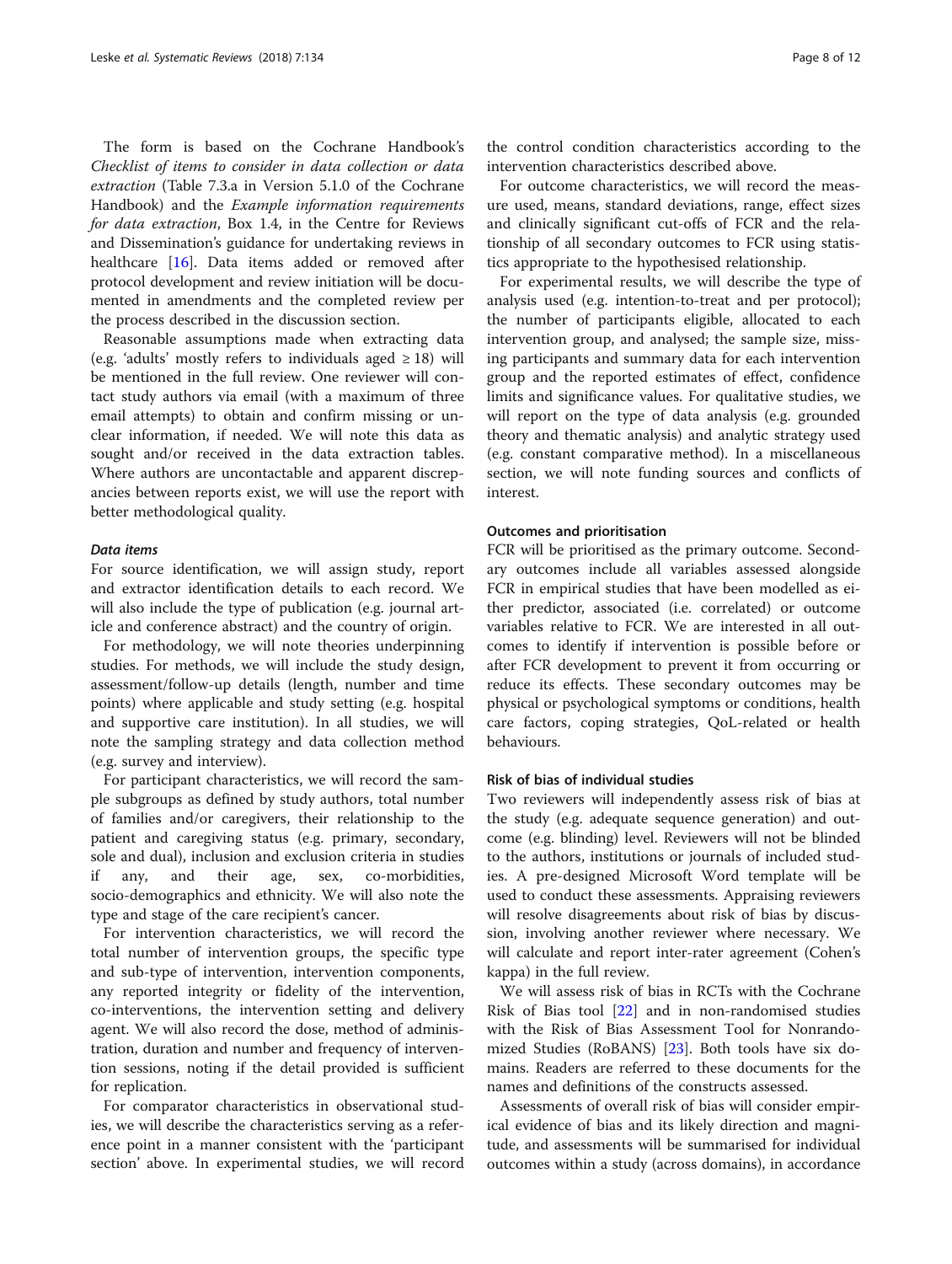with recommendations from section 8.7 of the Cochrane Handbook [\[24](#page-10-0)]. Overall assessments will be a 'high risk' of bias, 'low risk' of bias or 'unclear risk' of bias. Individual studies will be 'high risk' overall if there is a high risk of bias for one or more key domains [[24](#page-10-0)]. Low risk of bias will be assigned when the study has a low risk of bias for all key domains, and unclear risk of bias will be used when risk of bias is unclear for one or more key domains [\[24\]](#page-10-0). To minimise unclear risk, we will contact study authors for more information.

We will draw attention to the methodological quality of studies during stage two of the narrative synthesis, where we will explore reasons for heterogeneous findings within and across studies. We will retain all studies in narrative and thematic syntheses but cite any external empirical evidence of bias for the domains in question and discuss the potential effect this has on the direction and magnitude of estimates (quantitative studies) or findings (qualitative studies).

We chose the Cochrane Risk of Bias tool, as it assesses trial conduct and not reporting; it was developed based on wide consultation, empirical and theoretical evidence and it places an emphasis on transparency [\[25](#page-10-0)]. It is being evaluated and updated, which will likely consider new empirical evidence and the existing weaknesses identified with the tool [\[22](#page-10-0)]. More empirical evidence of bias and discussion about bias it does not cover (e.g. sponsorship bias) has recently (June 2017) been added to the Cochrane Handbook.

We chose RoBANS, as it is suitable for all study designs except RCTs, and it has moderate reliability, feasibility and validity [[23\]](#page-10-0). Furthermore, it is designed to be consistent in length and focus with the Cochrane Risk of Bias tool, enabling consistent evaluation of bias across diverse study designs.

For qualitative or mixed-methods studies, we will use the relevant sections of the mixed-methods appraisal tool (MMAT) [\[26](#page-10-0)]. The current (2011) version of the MMAT includes two screening questions for all study types, four questions for qualitative studies and three questions for mixed-methods studies. These domains have been content-validated by developing the items from the literature and through consultations and workshops with experts  $[26-28]$  $[26-28]$  $[26-28]$ . The MMAT is feasible (i.e. short to administer [[27,](#page-10-0) [29](#page-10-0)]). Items assessing qualitative studies have lower kappa [\[27](#page-10-0), [29](#page-10-0)] so we will pilot the appraisal form on a subset of studies to ensure appraisers have a common understanding of these criteria before starting the quality assessment [\[29](#page-10-0)].

### Data synthesis

Clinical, methodological and statistical heterogeneity will likely preclude meta-analysis. We will aggregate data and use a sequential explanatory synthesis. In this synthesis, the quantitative synthesis precedes and informs the qualitative synthesis, and the qualitative synthesis helps to explain some findings from the quantitative synthesis [[30](#page-10-0)]. The quantitative synthesis will be narrative (descriptive), informed by guidance from the United Kingdom's Economic and Social Research Council's Methods Programme [[31](#page-10-0)–[34](#page-10-0)]. We will use this guidance to develop a preliminary synthesis of the results, explore relationships within and between studies and assess the robustness of the synthesis. Developing a preliminary synthesis will involve organising findings from included studies to describe patterns across the studies in the prevalence and severity of FCR or relationship of FCR to other variables. We will explore relationships within and between studies that might explain any heterogeneity in their findings, drawing on the risk of bias assessments. Sources of potential heterogeneity may arise from study designs, populations, interventions, comparators, outcomes, contexts and/or settings. Assessing the robustness of the synthesis will involve appraising the quality and relevance of evidence from high quality studies (i.e. those without high risk of bias) for each of our research questions using the weight of evidence framework described by Gough [[35,](#page-11-0) [36](#page-11-0)]. This final stage will assess the coherence and integrity of research evidence (weight of evidence A), the appropriateness of individual study designs for answering each research question (weight of evidence B), the relevance of the focus of the evidence for each research question (weight of evidence C) and an overall assessment of the extent to which an individual study contributes towards answering a research question (weight of evidence D) [[35,](#page-11-0) [36](#page-11-0)]. These justifications will be documented and thus transparent in the full review.

The qualitative synthesis will be a thematic analysis, informed by guidance from Thomas and Harden [\[37](#page-11-0)]. This will be a three-stage process, starting with line-by-line coding of the meaning and content of findings from primary studies, then organising coding hierarchically in a tree structure into related areas to develop 'descriptive' themes and lastly, creating 'analytical' themes [\[37\]](#page-11-0). Pairs of reviewers will independently review the findings of included studies to develop coding structures. Similar to Thomas and Harden, we define findings as the complete text classified as 'results' or 'findings' in reports of studies, including in the abstracts. We will create analytical themes that make inferences and go beyond the original data by using the descriptive themes to answer the research questions we initially posed. Pairs of reviewers will independently generate analytic themes and then meet to discuss any inconsistencies. We will make inferences informed by the findings of the quantitative synthesis, but the qualitative synthesis may produce additional insights that explain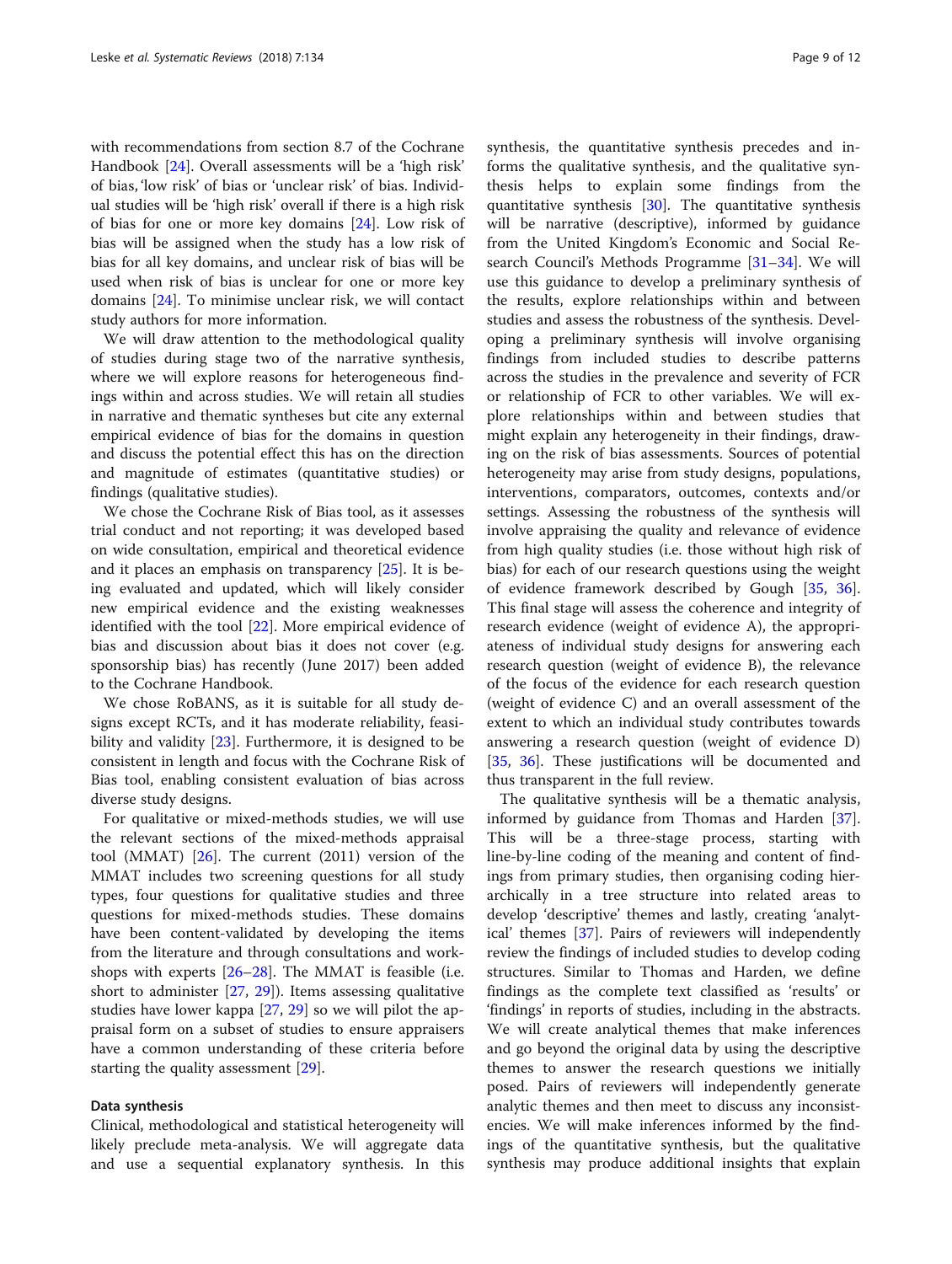<span id="page-9-0"></span>the quantitative findings or are distinct from them. We will structure both syntheses to answer the five review questions we posed, giving equal priority to discussing research with families and/or caregivers. The text will seek to explore important differences between and within studies based on study designs and information from the data extraction and quality appraisal. In each section, we will report quantitative then qualitative studies. Tables will be used to summarise the characteristics of studies, findings and outcomes, and the text will describe these findings in aggregate form and note important differences.

## Updated methods

The review methods differ from and expand upon the review it partially updates [\[2](#page-10-0)] in several ways. We will examine FCR in families and caregivers only, which was a component of the previous review.

We will not search the Allied and Complementary Medicine Database or Web of Science, but will instead search Embase to retrieve records of studies on mainstream medicines not captured by PubMed. We will also include any records subjected to any peer-reviewed process, such as theses and grey literature. We will search multiple databases and registries to capture clinical trials, student theses and dissertations and other grey literature. The search terms in this review will be different, as there are family- and caregiver-specific search terms, five more keywords, ten more wildcard symbols and indexing terms used in all databases. This review will include only English- and French-language records, whereas the previous review also included records published in German or Turkish [[2](#page-10-0)]. However, all 130 records included in the previous review had English titles, indicating that they were likely all English-language records.

During study selection, pairs of reviewers will independently examine all records for inclusion, meeting to resolve discrepancies and involving a third reviewer where necessary. For risk of bias, we will assess and comment on the methodological quality of studies using domain-based evaluation tools appropriate for the study design.

# **Discussion**

# Procedure for protocol amendments

Following the Agency for Healthcare Research and Quality's Effective Health Care Program process for handling protocol amendments [\[17](#page-10-0)], we will record the date of each amendment, the location of the change in the protocol, a description of the language in the original protocol, a description of the change in the protocol and a rationale that specifies why the change will improve the report, why the change does not introduce bias (if

necessary) and the expected outcomes of the change. Amendments will be made in PROSPERO and the full review, but not as an erratum to the protocol paper. AG will have final responsibility for approving the amendments and ABS will date, document and implement amendments.

# Limitations

We acknowledge that there are numerous measures of FCR available (for a review see [[38](#page-11-0)]), and no clear consensus about which measure is best, particularly for identifying likely instances of clinically significant FCR. This makes synthesising FCR results difficult, particularly those relating to the prevalence of FCR. Due to the heterogeneity in FCR measures, we will undertake a narrative synthesis, rather than meta-analysis of quantitative results.

#### Dissemination plans

We expect to present findings orally and in writing to stakeholders in the care and support of cancer survivors and their families and caregivers. This may include survivors, families, caregivers, researchers and clinicians at our research group, institute, university, state and federal government cancer departments and non-government organisations. We intend to publish the findings in a peer-reviewed journal (open-access if possible) and upload the manuscript accepted for publication to our university's institutional repository.

# Additional files

[Additional file 1:](https://doi.org/10.1186/s13643-018-0795-5) PRISMA-P 2015 Checklist. (PDF 233 kb) [Additional file 2:](https://doi.org/10.1186/s13643-018-0795-5) The PRISMA for Abstracts Checklist. (PDF 189 kb) [Additional file 3:](https://doi.org/10.1186/s13643-018-0795-5) Data Extraction Template: Experimental studies. (PDF 69 kb) [Additional file 4:](https://doi.org/10.1186/s13643-018-0795-5) Data Extraction Template: Observational Studies. (PDF 57 kb)

#### Abbreviations

CC: Cochrane Collaboration; CINAHL: Cumulative Index to Nursing and Allied Health Literature; CONCERT: Centre for Oncology Education and Research Translation; CRD: Centre for Reviews and Dissemination; Embase: Excerpta Medica dataBASE; FCR: Fear of cancer recurrence; FE: Fixed effects; GRADE: Grading of Recommendations Assessment, Development and Evaluation; NSW: New South Wales; PRISMA-P: Preferred reporting items for systematic review and meta-analysis protocols; PROSPERO: International prospective register of systematic reviews; QoL: Quality of Life; RCTs: Randomised controlled trials; RoBANS: Risk of Bias Assessment tool for Nonrandomized Studies; RR: Risk ratio; SRA-DM: Systematic Review Assistant-Deduplication Module; WHO: World Health Organization

#### Acknowledgements

We acknowledge Cheng Siu for providing feedback on the search in her role as librarian.

### Funding

This research will be undertaken with funding for people support from the Cancer Institute New South Wales (NSW). ABS and AG are supported by Cancer Institute NSW grants. CONCERT is funded by Cancer Institute NSW with contributions from University of New South Wales, Western Sydney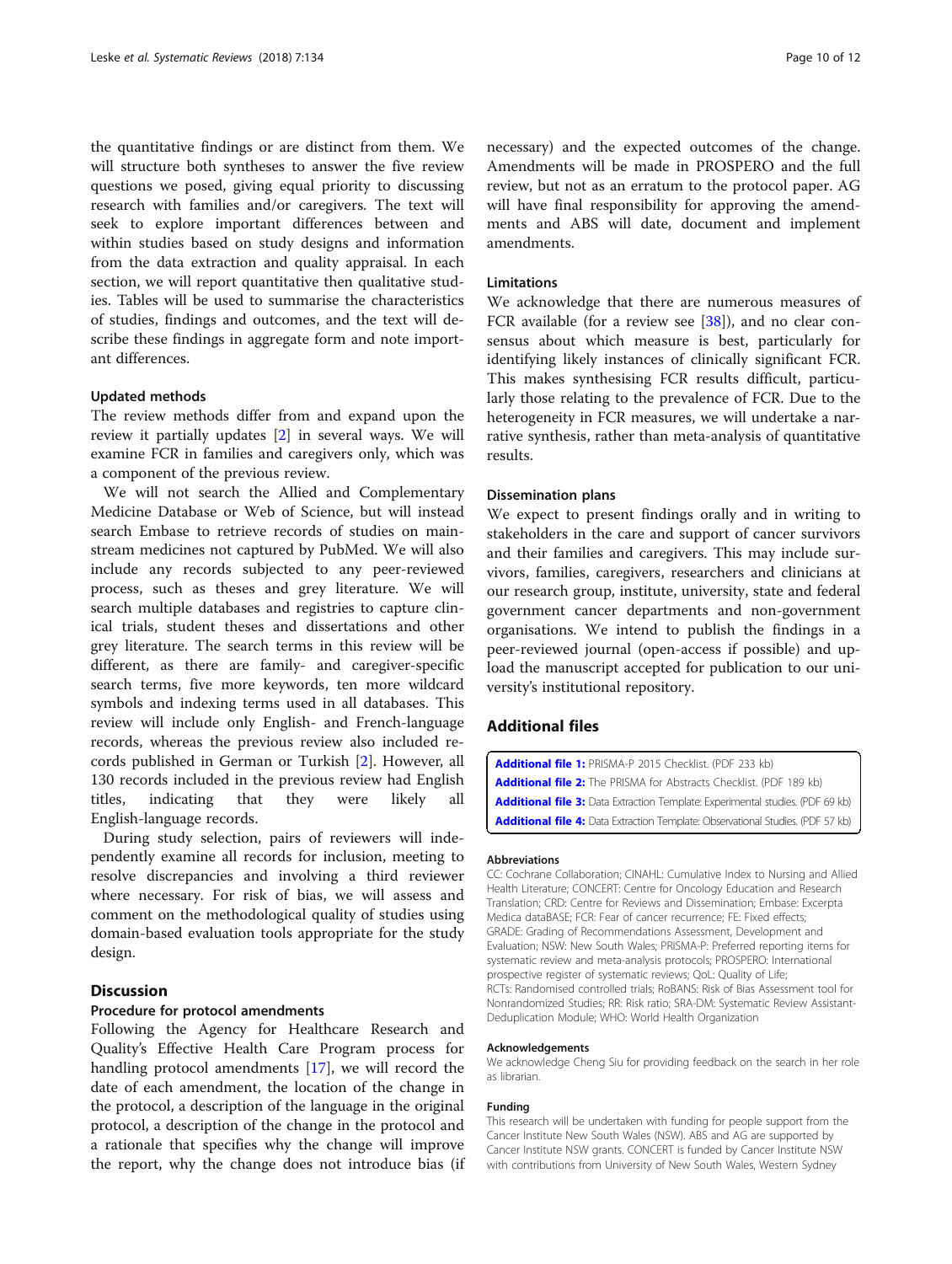<span id="page-10-0"></span>University, University of Wollongong, Illawarra and Shoalhaven Local Health Districts and the Ingham Institute for Applied Medical Research. We also acknowledge facility, information technology and library support from our affiliated institutions. These bodies and institutions had no role in study design, protocol development or manuscript preparation, and will have no role in review conduct, including the collection, analysis or interpretation of data or review conclusions and dissemination of findings. AG will make the final decision on these elements if all four study authors cannot agree. There are no restrictions on disseminating the final report of the review.

## Authors' contributions

AG is the guarantor. AG, ABS and SLa conceived the study. SLe developed the selection criteria, search strategy, data extraction criteria and risk of bias assessment. ABS, AG and SLa provided expertise on FCR. SLe drafted the article, and ABS, AG and SLa critically revised and provided feedback on the article. All authors read and approved the final manuscript before submission.

#### Ethics approval and consent to participate

Not applicable.

#### Consent for publication

Not applicable.

## Competing interests

The authors declare that they have no competing interests.

# Publisher's Note

Springer Nature remains neutral with regard to jurisdictional claims in published maps and institutional affiliations.

#### Author details

<sup>1</sup>Psycho-oncology Research Group, Centre for Oncology Education and Research Translation (CONCERT), Ingham Institute for Applied Medical Research, Liverpool, Australia. <sup>2</sup>South Western Sydney Clinical School, The University of New South Wales, Liverpool, Australia. <sup>3</sup>Ingram School of Nursing, McGill University, Montreal, Quebec, Canada. <sup>4</sup>St. Mary's Research Centre, Montreal, Quebec, Canada.

### Received: 1 February 2018 Accepted: 7 August 2018 Published online: 31 August 2018

#### References

- Lebel S, Ozakinci G, Humphris G, Mutsaers B, Thewes B, Prins J, Dinkel A, Butow P. From normal response to clinical problem: definition and clinical features of fear of cancer recurrence. Support Care Cancer. 2016;24:3265–8.
- Simard S, Thewes B, Humphris G, Dixon M, Hayden C, Mireskandari S, Ozakinci G. Fear of cancer recurrence in adult cancer survivors: a systematic review of quantitative studies. J Cancer Surviv. 2013;7:300–22.
- 3. Koch L, Jansen L, Brenner H, Arndt V. Fear of recurrence and disease progression in long-term (>/= 5 years) cancer survivors--a systematic review of quantitative studies. Psycho-Oncology. 2013;22:1–11.
- 4. Hodges LJ, Humphris GM. Fear of recurrence and psychological distress in head and neck cancer patients and their carers. Psycho-Oncology. 2009;18:841–8.
- 5. Mellon S, Kershaw TS, Northouse LL, Freeman-Gibb L. A family-based model to predict fear of recurrence for cancer survivors and their caregivers. Psycho-Oncology. 2007;16:214–23.
- Mellon S, Northouse LL, Weiss LK. A population-based study of the quality of life of cancer survivors and their family caregivers. Cancer Nurs. 2006;29: 120–31. quiz 132-123
- 7. Matthews BA. Role and gender differences in cancer-related distress: a comparison of survivor and caregiver self-reports. Oncol Nurs Forum. 2003; 30:493–9.
- 8. Mellon S, Northouse LL. Family survivorship and quality of life following a cancer diagnosis. Res Nurs Health. 2001;24:446–59.
- 9. Almeida S: Re: Your review registered on PROSPERO. (Leske S ed.; September 15, 2017.
- 10. Almeida S, Sales C, Silva E, Elliott R: "Fear of the cancer coming back": a systematic literature review and meta-synthesis of cancer patients' experience of fear of recurrence. PROSPERO 2016:CRD42016036688. 2016.
- 11. Lebel S, Ozakinci G, Humphris G, Thewes B, Prins J, Dinkel A, Butow P. Current state and future prospects of research on fear of cancer recurrence. Psycho-Oncology. 2017;26:424–7.
- 12. Randell K, Gillanders D: Psychological interventions targeting fears of cancer recurrence among cancer survivors: a systematic review. PROSPERO 2017: CRD42017057998. 2017.
- 13. Randell K: Re: Your systematic review of interventions for FCR. 21 August, 2017.
- 14. Garner P, Hopewell S, Chandler J, MacLehose H, Akl EA, Beyene J, Chang S, Churchill R, Dearness K, Guyatt G, et al. When and how to update systematic reviews: consensus and checklist. BMJ. 2016;354:i3507.
- 15. Higgins JPT, Green S (editors). Cochrane handbook for systematic reviews of interventions version 5.1.0 [updated March 2011]. The Cochrane Collaboration; 2011. Available from [http://handbook.cochrane.org.](http://handbook.cochrane.org)
- 16. Centre for Reviews and Dissemination. Systematic Reviews: CRD's guidance for undertaking reviews in health care. York: University of York; 2008.
- 17. Shamseer L, Moher D, Clarke M, Ghersi D, Liberati A, Petticrew M, Shekelle P, Stewart LA. Preferred reporting items for systematic review and meta-analysis protocols (PRISMA-P) 2015: elaboration and explanation. BMJ. 2015;349:g7647.
- 18. Deeks JJ, Altman DG. Inadequate reporting of controlled trials as short reports. Lancet. 1998;352:1908.
- 19. Lee-Jones C, Humphris G, Dixon R, Hatcher MB. Fear of cancer recurrence--a literature review and proposed cognitive formulation to explain exacerbation of recurrence fears. Psychooncology. 1997;6:95–105.
- 20. Rathbone J, Carter M, Hoffmann T, Glasziou P. Better duplicate detection for systematic reviewers: evaluation of systematic review assistant-deduplication module. Syst Rev. 2015;4:6.
- 21. Veritas Health Innovation. Covidence systematic review software [[http://](http://www.covidence.org) [www.covidence.org](http://www.covidence.org)].
- 22. Higgins JPT, Altman DG, Gøtzsche PC, Jüni P, Moher D, Oxman AD, Savović J, Schulz KF, Weeks L, Sterne JAC. The Cochrane Collaboration's tool for assessing risk of bias in randomised trials. BMJ. 2011;343:d5928.
- 23. Kim SY, Park JE, Lee YJ, Seo HJ, Sheen SS, Hahn S, Jang BH, Son HJ. Testing a tool for assessing the risk of bias for nonrandomized studies showed moderate reliability and promising validity. J Clin Epidemiol. 2013;66:408–14.
- 24. Higgins JPT, Altman DG, Sterne JAC. Chapter 8: Assessing risk of bias in included studies. In: Higgins J, Green S, editors. Cochrane Handbook for Systematic Reviews of Interventions: The Cochrane Collaboration. Available from [http://www.handbook.cochrane.org;](http://www.handbook.cochrane.org) Version 5.1.0, updated March 2011.
- 25. Jørgensen L, Paludan-Müller AS, Laursen DRT, Savović J, Boutron I, Sterne JAC, Higgins JPT, Hróbjartsson A. Evaluation of the Cochrane tool for assessing risk of bias in randomized clinical trials: overview of published comments and analysis of user practice in Cochrane and non-Cochrane reviews. Syst Rev. 2016;5:80.
- 26. Pluye P, Gagnon MP, Griffiths F, Johnson-Lafleur J. A scoring system for appraising mixed methods research, and concomitantly appraising qualitative, quantitative and mixed methods primary studies in mixed studies reviews. Int J Nurs Stud. 2009;46:529–46.
- 27. Pace R, Pluye P, Bartlett G, Macaulay AC, Salsberg J, Jagosh J, Seller R. Testing the reliability and efficiency of the pilot mixed methods appraisal tool (MMAT) for systematic mixed studies review. Int J Nurs Stud. 2012;49:47–53.
- 28. Proposal: A mixed methods appraisal tool for systematic mixed studies reviews [\[http://mixedmethodsappraisaltoolpublic.pbworks.com\]](http://mixedmethodsappraisaltoolpublic.pbworks.com).
- 29. Souto RQ, Khanassov V, Hong QN, Bush PL, Vedel I, Pluye P. Systematic mixed studies reviews: updating results on the reliability and efficiency of the mixed methods appraisal tool. Int J Nurs Stud. 52:500–1.
- 30. Pluye P, Hong QN. Combining the power of stories and the power of numbers: mixed methods research and mixed studies reviews. Annu Rev Public Health. 2014;35:29–45.
- 31. Arai L, Britten N, Popay J, Roberts H, Petticrew M, Rodgers M, Sowden A. Testing methodological developments in the conduct of narrative synthesis: a demonstration review of research on the implementation of smoke alarm interventions. Evid Policy J Res Debate Pract. 2007;3:361–83.
- 32. Popay J, Roberts H, Sowden A, Petticrew M, Britten N, Arai L, Roen K, Rodgers M. Developing guidance on the conduct of narrative synthesis in systematic reviews. J Epidemiol Community Health. 2005;59(Suppl 1):A7.
- 33. Popay J, Roberts H, Sowden A, Petticrew M, Arai L, Rodgers M, Britten N, Roen K, Duffy S. Guidance on the conduct of narrative synthesis in systematic reviews. ESRC Research Methods Programme: Lancaster University, UK; 2006.
- 34. Rodgers M, Sowden A, Petticrew M, Arai L, Roberts H, Britten N, Popay J. Testing methodological guidance on the conduct of narrative synthesis in systematic reviews. Evaluation. 2009;15:49–73.